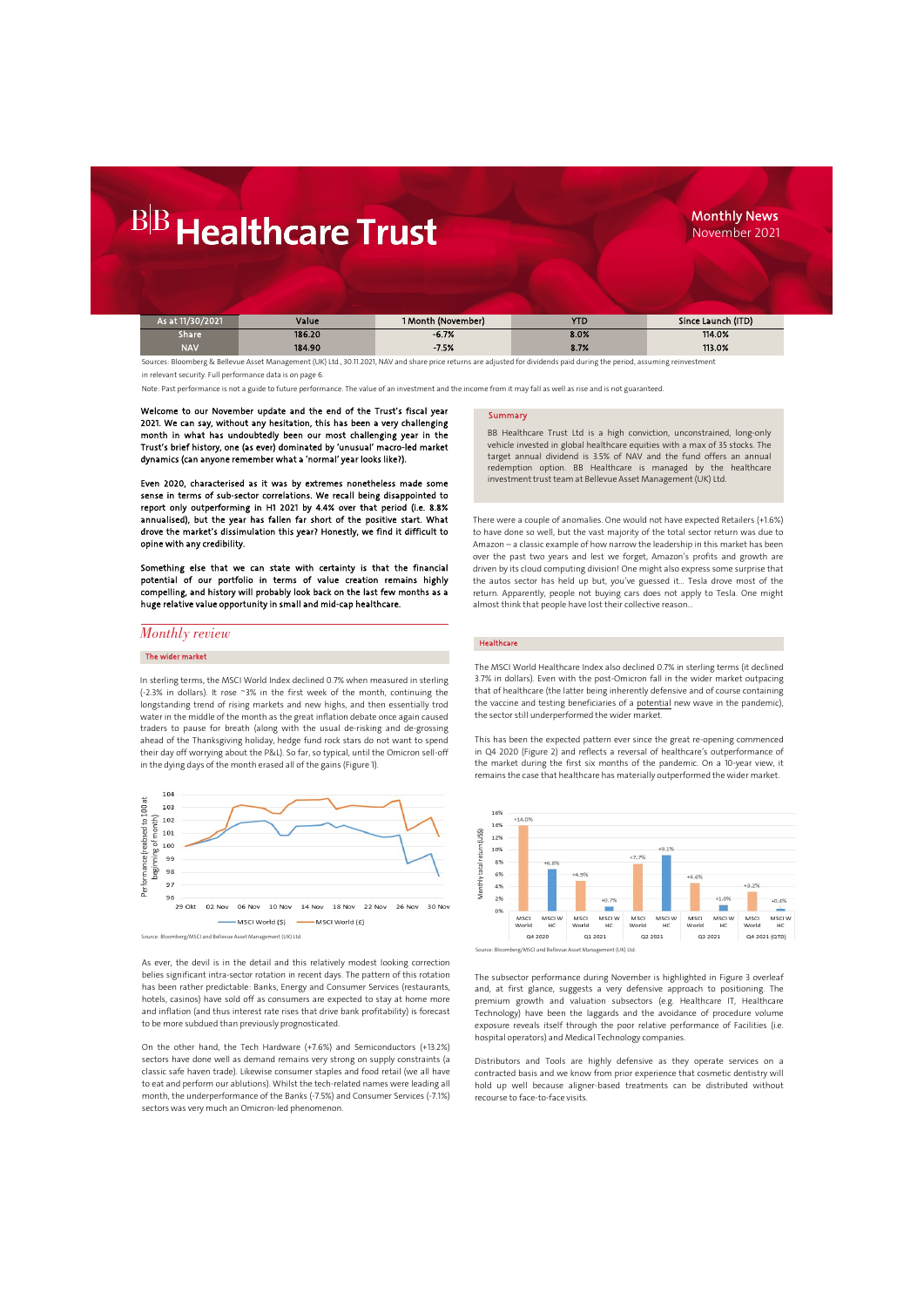### Monthly News November 2021

Focused Therapeutics is worthy of discussion; one might think this another higher growth/valuation premium sector and thus, it is surprising to see it as fourth best performer. However, the vaccine producers Moderna and Novavax drove half the total return for the month. In a similar vein, Pfizer's COVID-drive 22% appreciation added >200bp to the Diversified Therapeutics category, which otherwise would have been in the bottom third of the table.

### BENCHMARK SUB-SECTOR PERFORMANCE AND WEIGHTINGS

| Sub-Sector                   | Weighting | Perf. (USD) | Perf. (GBP) |
|------------------------------|-----------|-------------|-------------|
| Other HC                     | 1.6%      | 0.9%        | 3.8%        |
| Tools                        | 9.5%      | $-0.4%$     | 2.6%        |
| Dental                       | 0.9%      | $-0.6%$     | 2.4%        |
| <b>Focused Therapeutics</b>  | 8.0%      | $-0.6%$     | 2.2%        |
| <b>Distributors</b>          | 1.0%      | $-1.0%$     | 2.1%        |
| Diversified Therapeutics     | 32.7%     | $-2.1%$     | 0.9%        |
| Services                     | 3.3%      | $-3.3%$     | $-0.4%$     |
| Conglomerate                 | 11.6%     | $-3.6%$     | $-0.6%$     |
| Managed Care                 | 9.6%      | $-4.9%$     | $-2.0%$     |
| Diagnostics                  | 2.4%      | $-4.9%$     | $-2.1%$     |
| Med-Tech                     | 15.2%     | $-7.2%$     | $-4.6%$     |
| Generics                     | 0.4%      | $-7.7%$     | $-4.8%$     |
| <b>Healthcare Technology</b> | 1.1%      | $-9.0%$     | $-6.2%$     |
| <b>Facilities</b>            | 1.3%      | $-9.8%$     | $-7.0%$     |
| Healthcare IT                | 1.5%      | $-13.0%$    | $-10.3%$    |
| Index perf.                  |           | $-3.7%$     | $-0.7%$     |

Source: Bloomberg/MSCI and Bellevue Asset Management (UK) Ltd. Weightings as of 31-10-21. Performance to 30-11-21.

Again, we would note that a superficially predictable picture at the sub-sector and overall performance level belies some significant turbulence underneath. Size factor was a material performance determinant during November.

Whilst there are no 'small-caps' in the MSCI World Healthcare Index, we would note that the aggregated US dollar performance of the 'mid-cap' grouping within the index was -5.7%, versus -2.9% for the 'Mega-cap' grouping (Large-Cap rose 0.4%). As a proxy for small-caps, the US Russell 2000 Healthcare Index (which includes 528 companies across a market cap range of \$40m to \$8.6bn) declined 10.3% during the month.

### The Trust

Before we talk about the month that has just passed, some historical context feels important. As we noted at the time, March 2020 would be one of those periods that we will forever remember; an epoch-defining event. For obvious reasons, this was also the worst month in the Trust's history in terms of relative and absolute performance: the Trust's Net Asset Value declined 10.8% in sterling terms versus a 1.1% decline for the MSCI World Healthcare benchmark.

Although this was a difficult period to manage, there was an inevitability about the whole thing that in some ways made it easier to accept. The market broke in the face of overwhelming uncertainties and it was obvious that tremendous opportunity would follow (cf. our 'ad hoc' missive of March 20th, urging investors to step in and snap up some obvious bargains, which we certainly did). So it proved to be: the sector and the market recovered strongly in the weeks that followed.

The current situation around Omicron is discussed in more detail in the Musings section, but it is surely evident to even the most casual observer that the situation before us today is incomparable to that of March 2020 in terms of the risk to society. Nonetheless, we find ourselves staring at a bizarrely similar situation in terms of the portfolio: during November 2021, the Trust's NAV declined 7.5% to 184.91p, underperforming the MSCI World

Healthcare Index by 6.9%. The monthly evolution (or should that be evisceration?) of the NAV is illustrated in Figure 4. This was despite FX offering a material tailwind over the month of ~3.0%:



Source: Bloomberg/MSCI and Bellevue Asset Management (UK) Ltd.

The worst performing sub-sectors during November were Healthcare IT (- 18.7%), Medical Technology (-16.7%) and Diagnostics (-13.9%). Focused Therapeutics (+1.8%) and Healthcare Technology (-3.5%) were the best performers.

As noted in the previous section on the Healthcare sector, size factor has played an outsized role in our relative underperformance and that size factor reflects classical "risk off" behaviour. People always sell the higher beta, higher risk holdings first, lest the liquidity is not there to sell them later.

This problem is hugely compounded when the black swan news event (i.e. Omicron) occurs concurrently with the Thanksgiving holiday and commensurately lower-than-usual levels of market liquidity. In the short-term, this selling pressure versus low liquidity in small and mid-cap (SMID) companies always becomes a self-fulfilling prophecy but, as we have also seen many times, it tends to reverse at much the same pace as it fell (i.e. rapidly).

Quite when the reversal happens is harder to determine; generalist fund manager exposure to healthcare (as defined by funds being actively overweight rather than underweight stocks) remains close to decade lows and Managed Care and Tools continue to be the only widely favoured sub-sectors. It is close to the end of a frustrating year for healthcare investors and it seems unlikely that they will be hugely active until we have additional clarity on the Omicron situation.

However, this is undoubtedly a great opportunity for longer-term investors and we have been active on the deployment side, with one new company being added to the portfolio (in Focused Therapeutics). This aside, we have added to 10 of our 30 previously held positions and reduced exposure to 16 (with five unchanged). This re-allocation was a gradual process over the month as the divergent performance of many of our small and mid-cap stocks unfolded. In the vast majority of cases, we cannot identify a fundamental or thematic reason for the underperformance of these companies.

In terms of the redeployment, this has manifested itself in an active reduction in our exposure to the Managed Care, Tools, Services and Diversified Therapeutics sub-sectors where we tended to own large-cap companies, in favour of other sectors where size factor has played a significant role on the recent performance of our holdings.

The evolution of our sub-sector weightings is illustrated in Figure 3 overleaf. The degree to which those sectors from which we re-allocated have held up as the Omicron news broke means that the substantial re-positioning of the book art the stock level is less apparent when viewed as a month end sub-sector snapshot: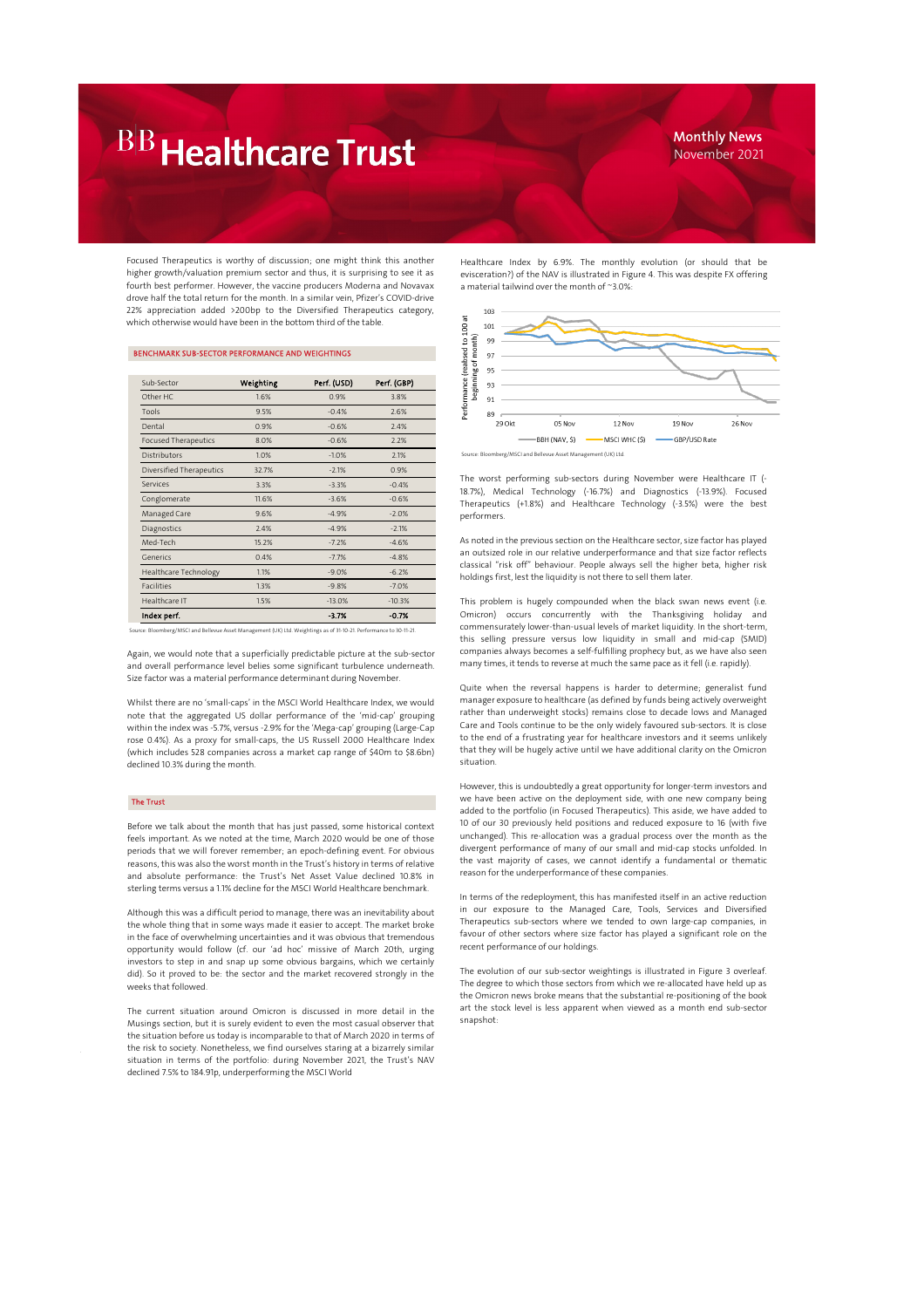### EVOLUTION OF PORTFOLIO WEIGHTINGS

|                              | Subsector end Oct 21 | Subsector end Nov 21 | Change    |
|------------------------------|----------------------|----------------------|-----------|
| Diagnostics                  | 6.1%                 | 9.5%                 | Increased |
| Diversified Therapeutics     | 11.7%                | 10.9%                | Decreased |
| <b>Focused Therapeutics</b>  | 26.3%                | 28.7%                | Increased |
| Healthcare IT                | 8.9%                 | 8.2%                 | Increased |
| <b>Healthcare Technology</b> | 4.4%                 | 4.3%                 | Unchanged |
| Managed Care                 | 16.2%                | 14.7%                | Decreased |
| Med-Tech                     | 12.1%                | 10.0%                | Decreased |
| Services                     | 11.9%                | 11.5%                | Decreased |
| Tools                        | 2.2%                 | 2.1%                 | Decreased |
|                              | 100.0%               | 100.0%               |           |

In addition to investing the proceeds from the issuance of 3.2m shares via the tapping programme, we have also drawn down on our lending facility such that our net borrowings have increased from £18.4m at the end of October to £50.1m at the end of November. As a consequence, the gearing ratio has risen from 1.7% to 4.9%, which is closer to our long-term aspiration of mid-to-high single digit gearing.

The month end also marks our fifth anniversary and you will find the performance over these five years summarised on the penultimate page of the factsheet. As disappointed as we are with this month's outcome and the financial year in general, the long-term performance of the Trust remains robust and our focus unaltered: we are picking winners on a multi-year view.

As the previous paragraphs hopefully make clear, we see this current disorderly sell-off as a tremendous entry point. So much so that your managers have materially added to their aggregated personal holdings in the Trust, acquiring shares at what we believe are depressed valuation levels for the portfolio holdings after the initial reaction to the Omicron news unfolded.

### *Managers' Musings*

### Toxic

The topic of this month's musings has been through a number of inevitable iterations. Amidst the equanimity of early November, we planned to focus on something that we thought offered an interesting insight into the ongoing and inexorable evolution of the healthcare delivery paradigm.

As time went on, it felt apposite to concentrate instead on the frankly bizarre market dynamic playing out in healthcare (no matter, the original topic will keep). This quixotic ambition was also short-lived since, as we noted in the previous section of this month's factsheet, we are still want for an adequate explanation of these dynamics ourselves.

Mephistopheles' malevolence seldom disappoints and instead he gave us Omicron (literally "little o" in greek, but also "super mutant" if you work at the Daily Mail and "moronic" if you like an anagram; prophetic indeed) to fill these pages. Oh, happy days!

What follows is not intended to be a comprehensive or definitive review since, candidly, there is very little relevant data to consider and this will inevtiably change over the coming days. Instead we try to offer some some rectitudinous ratiocination and perhaps reassurance, rather than the rebarbative reflexivity so beloved in modern media discourse.

To our minds, this unfolding episode surely serves more as a depressing tale regarding the state of modern political discourse than anything else. It seems to us that it no longer important what you do, as long as you are seen to be doing something.

#### Baby one more time

First we need to reacquaint ourselves with a few salient (and tragic) facts about South Africa. This benighted kleptocracy is home to more than 60 million people and has 11 official languages. Although it is the largest economy in the lower continent, it ranks only 114th on the UN Human Development Index (a composite of life expectancy, education and GDP per Capita).

The South African healthcare system is fragmented and the government system on which the majority of the population depends is poor. Although apartheid is supposedly consigned to history, the life expectancy of a white South African is 23 years longer than that of a black citizen. This is largely because South Africa has an estimated 7.7m people living with HIV; more than any other country in the world.

We would note also this is an estimate of prevalence, it is not a number based on people receiving treatment; only around 70% of adults and 40% of children afflicted with this terrible infection are receiving anti-retroviral therapy (ART). Expressed another way, one adult in five has HIV (26% of women and 15% of men). Again, tragically, this divides across racial lines. The prevalence of HIV amongst white South Africans is only ~0.3%. The Mbeki government's (1999- 2008) reluctance to provide ART did much to worsen this epidemic and undermine trust in the public health system.

The country's current President, Cyril Ramaphosa, has rightly called out Western nations for the rampant vaccine inequality that persists more than a year into the global vaccine rollout. The latest data suggests that only 14.3m people in South Africa are fully vaccinated (25m partially). The government is investigating corruption around the programme, including the misappropriation of funds by officials and the distribution of counterfeit vaccine doses.

However, a few days before the announcement of the detection of Omicron, the government requested Pfizer and J&J to delay future planned deliveries of doses of SARS-CoV-2 vaccines because the government is managing to deploy its stocks at around half the rate it anticipated due to widespread vaccine hesitancy (lack of trust in government is understandable!). As of the end of the month, the country had ~17m unused doses on hand. Thus, whilst Mr Ramaphosa's words on vaccine inequality are entirely fair, supply is not the reason why South Africa has low vaccination rates.

If one were hypothesising about the optimal environment for the generation of variant strains of a novel human pathogen, a poor country full of immunocompromised people living in cramped conditions and with poor access to healthcare resources seems a reasonable place to start. South Africa has not disappointed in this regard; Omicron is the second variant to have been detected there (after Beta or B.1.351 as it is also referred to, in September 2020).

Having said so many unfortunate things about this country, we should applaud its scientists for their openness in rapidly communicating the emergence and seemingly rapid spread of this variant to the world. If only China could have managed the same at the start of the pandemic…

Perhaps a more salient question would be this: how does the spread of a novel variant in such an environment help us understand what may be likely to happen in a western country with good healthcare, high vaccination rates and generally much higher levels of health? 'Not very well' is probably a reasonable answer.

### Don't let me be the last to know

For those who scoff at the previous comment, the Beta variant surely serves as a good case study. Evolution is a random process, but the drivers of "fitness" to survive are not. As the environment changes, so does the optimum genetic characteristics to thrive.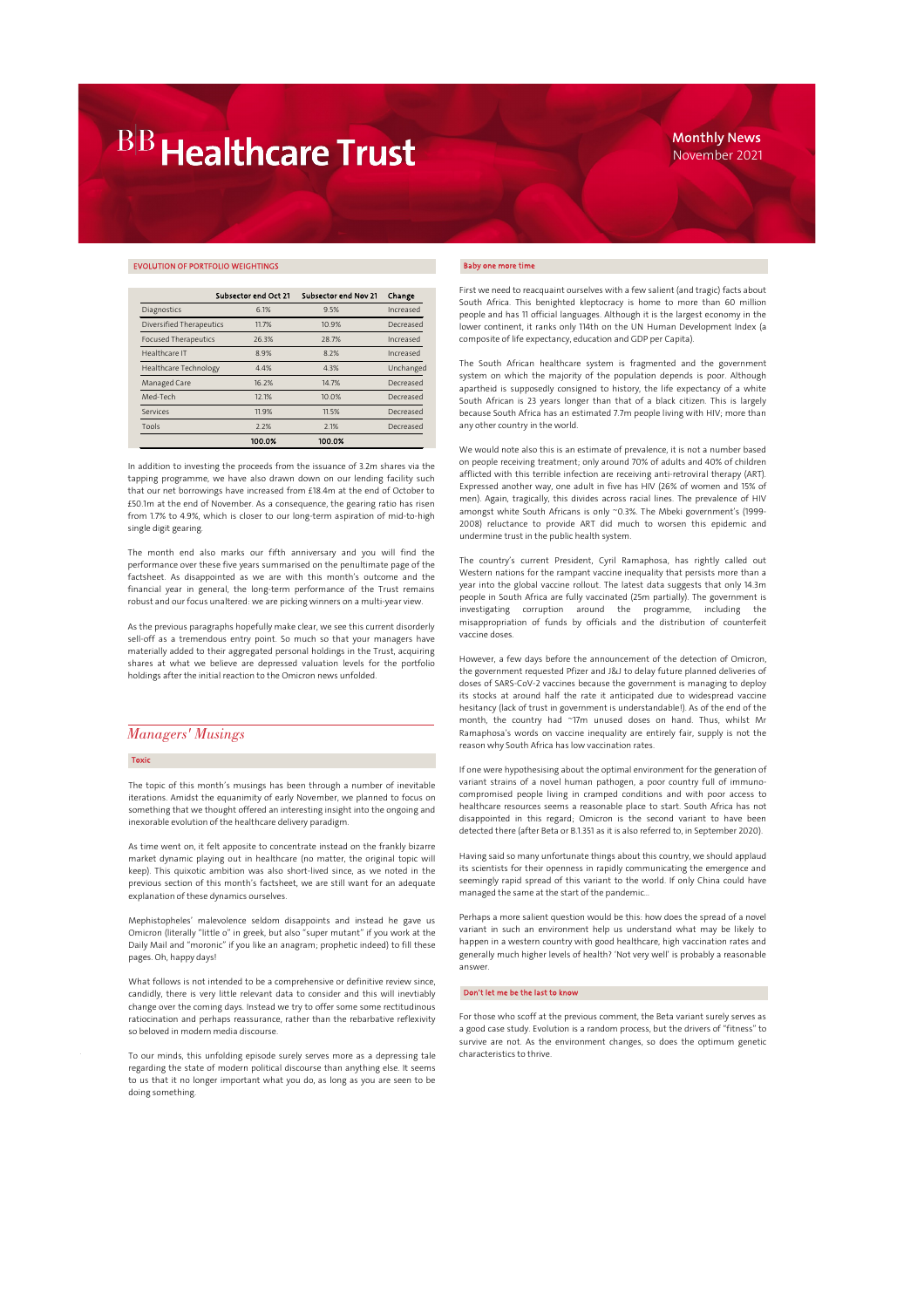### Monthly News November 2021

Back in late 2020, there was so much concern over Beta and the propensity for it to re-infect vaccinated individuals due to so-called escape mutations (same for the P1 variant from Brazil, now known as Gamma), that Pfizer, Moderna and AstraZeneca developed variant vaccine shots and these were evaluated as potential boosters lest Beta take hold and sweep the globe.

This never happened of course because the more transmissible Alpha variant also emerged around the same time and, at that stage, few people were fully vaccinated anyway, so transmissibility was a more important criteria of fitness than vaccine evasion. Ergo, Alpha outcompeted everything else.

Then came Delta, more transmissible still, and the rest were again swept asunder. Evolution tends toward a 'winner takes all' model, aka "survival of the fittest", which is why Delta now accounts for around 99% of sequenced cases globally (note – there is much more sequencing in developed countries, so this may under-represent the reality of other variants' circulation).

There are many sub-lineages of the Alpha and Delta variants, but thus far none have emerged with higher virulence (i.e. the propensity to both spread more easily and cause greater morbidity), so we have jogged along for some time now with a fairly benign backdrop, all the while making progress on vaccinations (as a means to reduce severity of morbidity) and also developing improved anti-viral treatments.

Lest we forget just how far we have come, the following table is a fantastic reminder of the power of science and medicine and this progress is before we have access to the novel anti-virals from Merck and Pfizer, even if their efficacy may not prove to be quite as compelling as the initial clinical trials suggested:

| Time period                                             | UK case fatality rate |
|---------------------------------------------------------|-----------------------|
| 23rd Feb 2020 - 28 <sup>th</sup> Jun 2020               | 15.0% ("W1 wave")     |
| 5 <sup>th</sup> July 2020 - 30 <sup>th</sup> Aug 2020 - | 2.2%                  |
| $1^{st}$ Sep 2020 - 25 <sup>th</sup> Oct 2020           | 0.6%                  |
| 26th Oct 2020 - 27th Dec 2020                           | 1.7% ("Alpha wave")   |
| 28 <sup>th</sup> Dec 2020 - 28 <sup>th</sup> Mar 2021   | 2.7%                  |
| 29 Mar 2021 - 5th Jun 2021                              | 0.7% ("Delta wave")   |
| 6 <sup>th</sup> Jun 2021 - 28 <sup>th</sup> Nov 2021    | 0.3%                  |

Source: WHO, JP Morgan

What became of those Beta variant booster shots? The clinical data, which came first from Moderna in May 2021 showed that the booster shots did indeed increase neutralising antibodies against the Beta and Gamma variants and this was latterly demonstrated for the Pfizer/BioNTech construct as well (Astra/Oxford's Beta variant vaccine trial has yet to report, perhaps because it started so late that Delta had begun to sweep Beta away even in South Africa; Beta was largely gone by August 2021).

In summary, the principle of altering the sequence of the mRNA vaccines to address novel strains has been demonstrated to be effective. This is good to know and important to consider how the next wave of the virus' inevitable evolution can be managed.

These shots did not make it into production in part because Beta and Gamma faded away but also in part because the updated sequence did not offer improved efficacy against Alpha and Delta. There is another important point to emphasise here: vaccinations induce what is known as a polyclonal immune response. The body does not just ramp up the production of one antibody, but several that are effective. As such, vaccination conveys both a broad spectrum of protection and also the induction of T-cells and memory cells.

The emergence of the Omicron variant has garnered a level of attention that the Mu (identified January 2021, Columbia) and Lamda (identified June 20201, Peru) variants seem to have failed to achieve. Incidentally, these two countries are also likely hotspots for variant evolution. Columbia is poor and has struggled with its vaccine rollout (around 10% of the population vaccinated). Peru thought it had done well, but relied on the Chinese Sinopharm vaccine which looks to be much less effective than any of the Western options or Russia's Sputnik. As such, neither country has achieved high levels of vaccine coverage.

These variants do not seem to have such high levels of transmissibility as Delta so are struggling to compete but clinical studies appear to show that they have quite a significant ability to evade vaccine induced immunity. Mu is certainly as alarming on paper to our minds as anything that we seem to know about Omicron and may yet rise to prominence as vaccination rates increase and vaccine escape becomes more of a fitness driver than transmissibility, or if it garners some fitness-enhancing mutations of its own.

Regardless of which variant eventually comes to challenge Delta, it does seem inevitable at some point that we will need to tweak the vaccine recipe (as we do for 'flu) and it feels like we are in a good place to manage this process.

### Overprotected

Let us come back to Omicron. All we know at this stage is that a highly mutated strain (and all that means is a lot of changes, it says nothing about their impact) has emerged in southern Africa. It would appear that the strain is competing well there against Delta, so in this population at least, it has some relative advantage around transmission or re-infection.

How this might translate into the western world with higher vaccination rates is much harder to know. We do not know if Omicron is associated with higher morbidity. Comments from the South African health authorities regarding morbidity in adults are superficially reassuring, but the case numbers are very low so it is difficult to ascribe meaningful value to these early case reports. In addition, a number of the cases detected in travellers from southern Africa were asymptomatic.

Let us not lose sight of the vitally important point that cases do not matter, symptomatic infection requiring treatment, hospitalisations and deaths matter. Now this pathogen is endemic, society really does need to start distinguishing between symptomatic and asymptomatic cases in our data analyses.

We do not know very much about the health status of those infected or their vaccination status: someone with HIV or other co-morbidities may be in a much weaker position to fight off any viral infection. Conversely, we already know that double vaccination conveys material protection from severe disease with other variants so we really do need data on multiple patients to have any clarity. We also know that the J&J vaccine widely used in South Africa is less effective than the other options that we have so again this will need to be taken into account when extrapolating to the likely experience in other countries.

Aside from the inevitable tracking of the variant's progress across the globe (it's too late for travel bans to be effective in our view; it is already here), the next likely piece of data is measuring the neutralising antibody titres of vaccinated patients against this strain. This data is likely to emerge in the next 2-3 weeks.

Again, we must be cautious in how this is interpreted by the media etc. – who have already seized on comments from several senior figures at Moderna that titres are likely to be several-fold lower than with Delta (arguably self-serving: the UK has announced a fourth booster dose for the vulnerable and boosters for all as we await data on vaccine efficacy, just in case. All the while depriving developing countries of the opportunity to get their first and second doses rolled out).

The scary-sounding headline that blood from those vaccinated with the Pfizer vaccine has almost 6x lower neutralising antibody levels to Delta than to the W1 strain on which the vaccines are based only translated to a modest increase in the risk of hospitalisation (from 1% to 4%). Again, you could make that sound worrisome and say "its 4x higher", but we are talking about a vaccine offering a 96% reduction in the risk of hospitalisation rather than 99%. By any objective measure, this is still an amazing level of efficacy against severe illness for a vaccine product!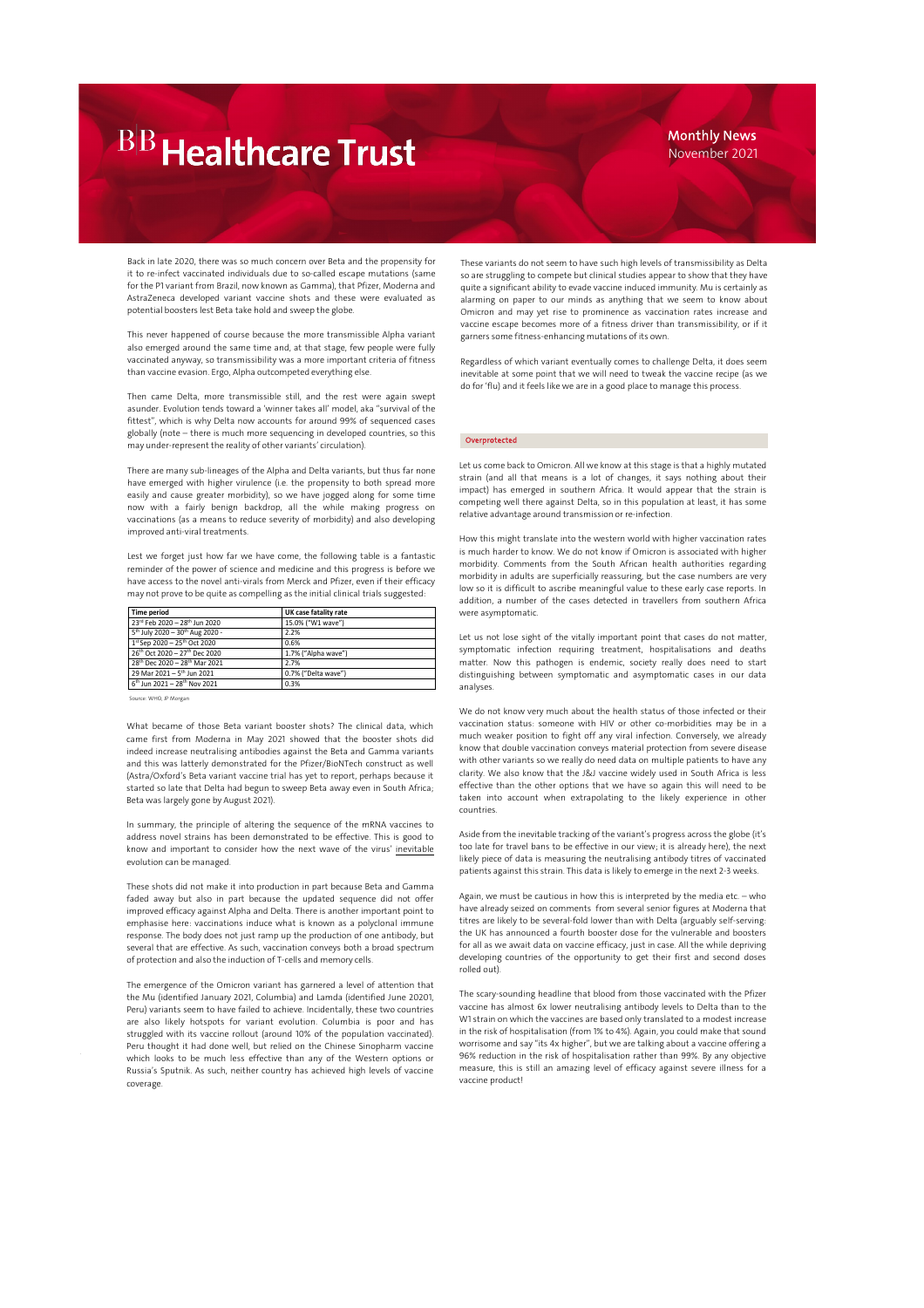### Monthly News November 2021

The novel anti-virals from Merck and Pfizer impair the reproduction of the virus and thus are not impacted by these potential changes to its 'spike' protein. As such, this soon to be available next line of defence against severe morbidity is not imperilled by the emergence of a novel variant (although over-use of these drugs could lead to resistance in years to come, which is why we use cocktails of drugs to combat viruses like HIV and HCV). Antibody cocktails may be rendered less effective, but these are too expensive for widespread use in any event.

The attendant reaction to Omicron (travel restrictions, quarantines, more testing, encouraging people to reduce interactions and so on) are entirely unsurprising. These are simple measures that, at face value, have relatively limited economic impact and apparently make people feel better/safer.

Of course, we know that most people wear the wrong masks and wear them incorrectly and so on. This is not really about stopping the inevitable (which is that there will be a new variant to replace Delta at some point), it's about delaying it, so we are as prepared as possible (and so it does not coincide with the peak winter demand for the NHS). One can make it all sound so logical and reasonable.

### Oops!... I did it again

Whilst one can understand the political desire to i) be seen to be taking action to protect the electorate (especially when your polling ratings have been declining) and ii) making use of this episode to encourage people to come forward and get fully vaccinated or boosted, the sudden movement to what seems like a state of high alert does rather fail to take into account the difficulties for the wider public to quantify the risks and uncertainties about this situation when some of the science is, by its very nature, far from black and white and when the media have, up to now, generally not done a good job on these matters.

It remains the case that there is no reason yet to believe that Omicron will drive a new wave of higher morbidity and mortality from viral exposure. It is also undeniable that SARS-CoV-2 is endemic and existing in zoonotic reservoirs, so any notion of a zero-COVID world is delusional. The government cannot save you from this virus, no-one can. However, science can continue to do a lot to mitigate the risk of morbidity (which is now very low). Life cannot be free of risk.

Again, some of you might find the comments above flippant, but one need only glance at social media or below-the-line comments on news websites to get an idea of the confusion and fear unleashed by the suddenness of the global governmental response to this particular piece of news. Alternatively, one could take a trip into London or to the supermarket to see how people's behaviour has already altered, even though the probability of their personal exposure to this variant remains miniscule. This may increase of course, but not overnight.

On a personal level, we have already had face-to-face meetings cancelled, most work Christmas social events postponed (presumably indefinitely) and travel plans curtailed as people change their behaviour in the face of what they perceive to be a material change in their personal risk. The idea this will not have any economic impact is fanciful and the market is reacting to that new reality.

Genies and bottles spring to mind and, as the reaction to this news illustrates, we continue to await a cogent explanation of how you 'unscare' the populous once you have (in conjunction with the mainstream media, amplified by armchair experts on social media) essentially terrified them: it's never a good look when the deputy chief medical officer (Van Tam) hosts an unexpected press conference and uses the phrase "I don't want people to panic". The more normality slips away, the harder people will find it not to panic.

Perhaps in a few weeks' time, our fearless leader will once again appear on TV, announcing that it was all just an "abundance of caution" or that he has saved Christmas for us all, urging the populace to take our kids to the utopia that is Peppa Pig World to re-start the economy.

As a scholarly man, he is doubtless familiar with Aesopica and will know all too well that crying wolf may get you attention, but it also has consequences. Greek fables also suggest that pigs and wolves are seldom a winning combination. None of this is going to stop the NHS being overwhelmed in a winter crisis either, for that has become as much an annual event in the UK as Christmas itself.

### (You Drive Me) Crazy

The keen-eyed may wonder at the choice of Britney Spears songs as a title theme, but there is much to admire in the brave public battle to regain control of her affairs. One can but hope that we all will soon be able to live as we want, not as others tell us that we must "for our own good". Unfortunately, that day seems further away now than it was a month ago.

In the meantime, we must try to navigate challenging circumstances as a society and, as investors (for that is ultimately the point of this missive). So how might this impact the healthcare investment environment? In the short term, this is yet another disorderly market sell-off and we would not expect much to make sense in the first phase.

A snap market recovery in the event that Omicron is determined to have limited vaccine escape potential, or if its apparent transmissibility advantage over Delta comes with a concomitant reduction in morbidity risk (which is an ideal profile for a pathogen from an evolutionary perspective). This is definitely a market scenario where derivatives earn their place.

As we noted in first section of the factsheet, we were already into a sustained de-rating of SMID healthcare that makes little objective sense. The realities of liquidity and risk appetite suggest this will get worse before it gets better. We have already seen the state of New York declare a public health emergency and this allows hospitals to delay elective procedures and some of the elderly "worried well" will also want to delay procedures. This is likely to weigh on broader sentiment, linked as it is to the elective procedure volumes that account for the majority of global healthcare consumption. Vaccine and testing stocks may continue to do well in the short and medium term.

For us though, this is really just a question of when to accelerate capital deployment and leverage and by how much. There is no reason to think we are headed to another March 2020 situation in terms of illness from COVID. Whilst the broader market may have looked pricey on several metrics, leadership was narrow and there is undoubted value in healthcare. As terrible as the height of the first wave of COVID was for the world, it was also a tremendous opportunity for investors and there is no reason not to follow the same playbook again if another market rout is in evidence.

*This is the last missive of the year, so we would like to thank you all for your ongoing support of BB Healthcare Trust, especially through the last few challenging months; we do not take lightly the responsibilities of looking after other people's hard-earned savings.*

*We would also take this opportunity to wish all of our readers and their loved ones a happy and healthy Christmas and a prosperous 2022.*

*Finally, please remember that fear spreads far faster than any known pathogen. Most media operations exist to sell adverts as well as report the news and redoubtable headlines do this better than the banality of day-to-day developments. Our time on this earth is too short as it is, so it should be spent living to the full, not existing in some dystopian prison of our own making.*

We always appreciate the opportunity to interact with our investors directly and you can submit questions regarding the Trust at any time via: shareholder\_questions@bbhealthcaretrust.co.uk

As ever, we will endeavour to respond in a timely fashion.

Paul Major and Brett Darke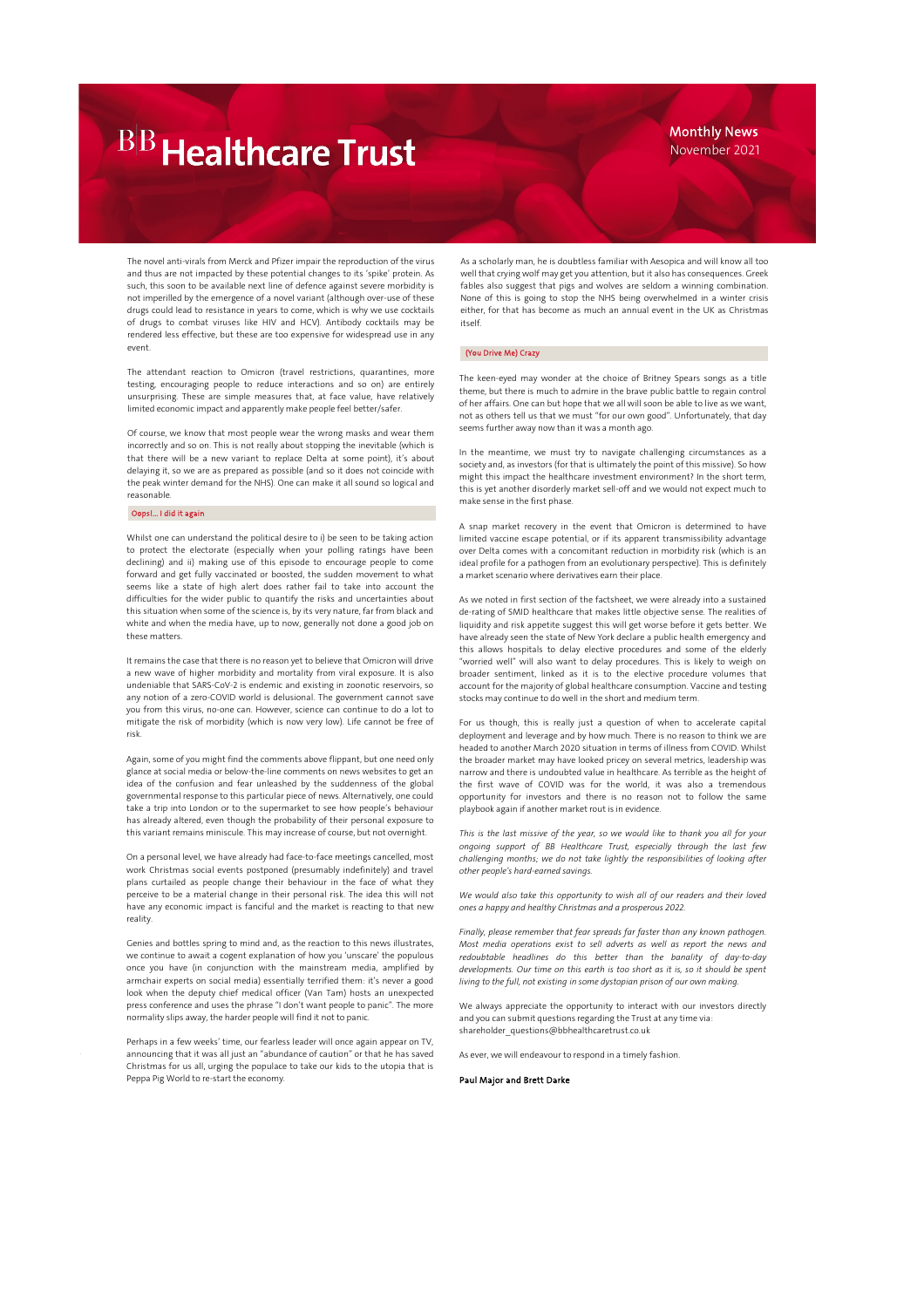### Standardised discrete performance (%)

| <u>Prainaalaheed aheelete peliteliimilee (79)</u> |                 |                 |                 |                 |                 |           |
|---------------------------------------------------|-----------------|-----------------|-----------------|-----------------|-----------------|-----------|
|                                                   | 1 vear          | 2 years         | 3 years         | 4 vears         | 5 years         | since     |
| 12-month total return                             | Nov 20 - Nov 21 | Nov 19 - Nov 21 | Nov 18 - Nov 21 | Nov 17 - Nov 21 | Nov 16 - Nov 21 | inception |
| NAV return (inc. dividends)                       | 11.4%           | 36.6%           | 46.0%           | 77.5%           | 114.0%          | 114.0%    |
| Share price                                       | 10.3%           | 37.5%           | 46.6%           | 81.8%           | 113.0%          | 113.0%    |
| MSCI World Healthcare Index (GBP)                 | 16.3%           | 28.9%           | 40.1%           | 66.2%           | 88.2%           | 91.2%     |
|                                                   |                 |                 |                 |                 |                 |           |

Sources: Bloomberg & Bellevue Asset Management (UK) Ltd., 29.11.2021

All returns are adjusted for dividends paid during the period, assuming reinvestment in relevant security.

Note: Past performance is not a guide to future performance. The value of an investment and the income from it may fall as well as rise and is not guaranteed

### TOP 10 HOLIDINGS

| <b>Vertex Pharmaceuticals</b>                 | 7.3%  |
|-----------------------------------------------|-------|
| Jazz Pharmaceuticals                          | 7.0%  |
| Insmed                                        | 6.6%  |
| Anthem                                        | 5.4%  |
| Humana                                        | 5.1%  |
| Option Care Health                            | 5.1%  |
| Sarepta Therapeutics                          | 4.6%  |
| Tandem Diabetes Care                          | 4.3%  |
| UnitedHealth Group                            | 4.1%  |
| Bristol Myers Squibb                          | 3.9%  |
| Total                                         | 53.6% |
| Source: Bellevue Asset Management, 30.11.2021 |       |





"Mega Cap >\$50bn, Large Cap >\$10bn, Mid-Cap \$2-10bn, Small-Cap <\$2bn."

## *Sustainability Profile – ESG*

| Norms-based exclusions:   | X Compliance UNGC, HR, ILO | $\mathsf{X}$ Controversial weapons |
|---------------------------|----------------------------|------------------------------------|
| <b>ESG Risk Analysis:</b> | X ESG Integration          |                                    |
| Stewardship:              | X Engagement               | X Proxy Voting                     |
|                           |                            |                                    |

CO2 intensity (t CO2/mn USD sales): 23.6 t (low) MSCI ESG coverage: 100%

Based on portfolio data as per 30.09.2021 (quarterly updates) – ESG data base on MSCI ESG Research and are for information purposes only; compliance with global norms according to the principles of UN Global Compact (UNGC), UN Guiding Principles for Business and Human Rights (HR) and standards of International Labor Organisation (ILO); no involvement in controversial weapons; ESG Integration: Sustainabiltiy risks are considered while performing stock research and portfolio construction; The CO2 intensity expresses MSCI ESG Research's estimate of GHG emissions measured in tons of CO2 per USD 1 million sales; for further information c.f. www.bellevue.ch/en/corporate-information/sustainability

2021 MSCI ESG Research LLC. Reproduced by permission. Although Bellevue Asset Management information providers, including without limitation, MSCI ESG Research LLC and its affiliates (the "ESG Parties"), obtain information from sources they consider reliable, none of the ESG Parties warrants or guarantees the originality, accuracy and/or completeness of any data herein. None of the ESG Parties makes any express or implied warranties of any kind, and the ESG Parties hereby expressly disclaim all warranties of merchantability and fitness for a particular purpose, with respect to any data herein. None of the ESG Parties shall have any liability for any errors or